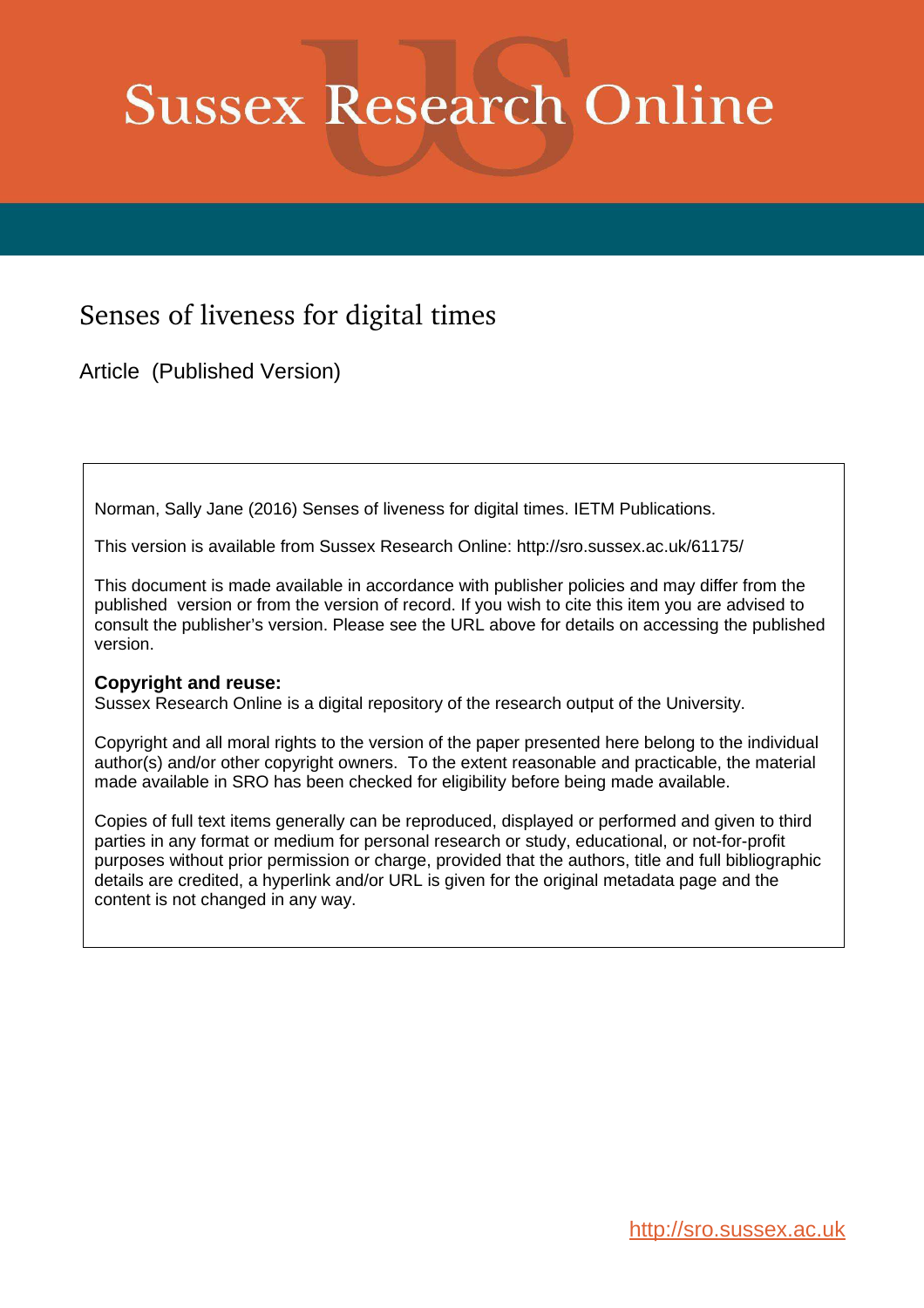www.ietm.org

# **SENSES OF LIVENESS FOR DIGITAL TIMES**

**Opening Keynote Speech for IETM Amsterdam Plenary Meeting, 14-17 April 2016**

by Sally Jane Norman



IETM is supported by:



The European Commission support for the production of this publication does not<br>constitute an endorsement of the contents which reflects the views only of the<br>authors, and the Commission cannot be held responsible for any made of the information contained therein.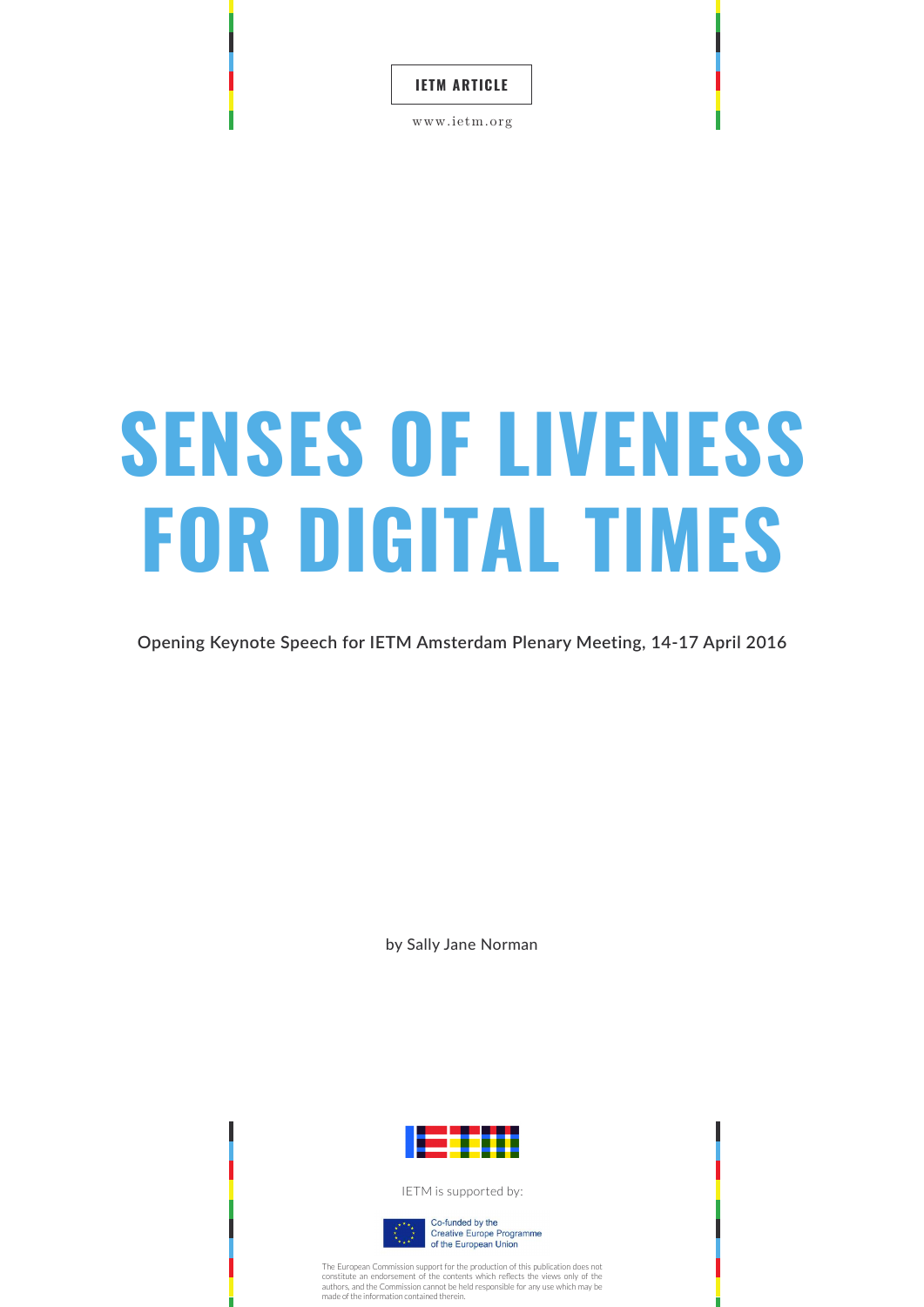Hallo, Kia ora, bonjour, greetings. I'd like to thank IETM's Secretary General Nan van Houte, and Jeffrey Meulman from the Dutch Theatre Festival, for the honour of being invited to give the introductory keynote at this prestigious event. 'Live arts in digital times' is a subject I've long been engaged with, through theory and practice in settings ranging from academic and cultural institutions to more or less ad hoc experimental platforms. So this is an exciting challenge. It's also been intriguing thinking back to IETM 2000 in Prague, as moderator of the performance and new media working group with Oslo-based artists Amanda Steggell and Per Platou, and French producer Richard Castelli. Many questions we discussed then are still relevant, including digital literacies; the spiraling evolution and obsolescence of technical resources; and the online formation of new cultural communities. But of course there have also been significant transformations since 2000, on which I'd like to focus.

Performance has always been for me an exciting territory from which to explore evolving links between art and science, culture and technology, so this lecture will be a subjective account of what I see as key contextual issues to feed into our exchanges, which will be well supported by recent IETM publications - Corina Bucea and Maude Bonenfant's 'Who's afraid of the digital', and Julie Burgheim's 'Mapping' document.

I'm using the word 'senses' in the plural in my title, to emphasise the fact that our ability to see constantly multiplying, diversifying phenomena as LIVE depends on radical extensions to our own senses - through increasingly digitally enriched prostheses, that make meaningful data that would otherwise be incomprehensible, imperceptible. Our extended senses or 'exosomatic organs' (Robert Innis) include PDAs, programmable hearing aids,

and visual devices like Google Glasses, or Google's newly patented camera equipped contact lenses. In short, they are systems that allow us to apprehend and process the world differently , and are revealing haunting realities that were previously inaccessible 'dark matter'.

This process of integrating and developing new senses, and new ways of making sense, is itself part of a long story, as technologies and activities have co-evolved ever since we managed to stand upright, empowering ourselves to grasp and act on our surroundings. Paleoanthropologists like André Leroi-Gourhan have taught us how independent social acts cluster to gradually form operational chains, producing the concrete artefacts and systems that make up our technologies. As a result, these technologies incorporate strata of human behaviour: they are sedimented memories of activities, while the practices that shaped them are revived and expanded with each fresh use. As a species drawn to making things, including forever re-making ourselves, we're consequently inextricably physically and cognitively intertwined with the technologies that scaffold the world in which we live. Instead of pitting the natural against the artificial, or the natural against the cultural, as we've done for centuries, this intertwinement demands more complex, even paradoxical approaches, summed up by Edgar Morin's delightfully circuitous declaration that humans are cultural by nature and natural by culture.

Digital technologies, notably in the ways they change our ideas of scale, add to this tangle of human liveness, or live humanness, with our environment. In these digital times, marked by transformational research into fields like gravitational waves and quantum computing, we're also encoding programming languages into the live cell DNA of bacteria to serve as environmental monitors. What's more,

#### SALLY JANE NORMAN

*Sally Jane Norman joined the University of Sussex in 2010 as Professor of Performance Technologies, steering a major performing arts refurbishment project unil her engagement in 2015 as founding Co-Director of the Sussex Humaniies Lab, where she leads the Digital Performance research strand. Her publicaions on liveness and performing arts, in areas ranging from ancient theatre to digital networks, are strongly informed by her experimental pracice. She is regularly engaged in internaional cultural policy and research consultaion and lobbying initiatives.* 

we're using DNA for high density archiving: having recently managed to store a 5 megabyte book in a single picogramme of DNA (a millionth of a millionth of a gram) - a 10 billion fold increase over a CD's capacity - we're investigating ways to record dynamic, multimodal, storage hungry media using this same miraculous, yet literally basic, material. For those of us coming from performance, it may seem strangely recursive to be using DNA, often referred to as the building blocks of life, to enfold originary vitality and emerging textualities, and thus store information and traces of human experience. But this is just one of the countless digital-cum-technological developments that call for us to rethink our understandings of live arts.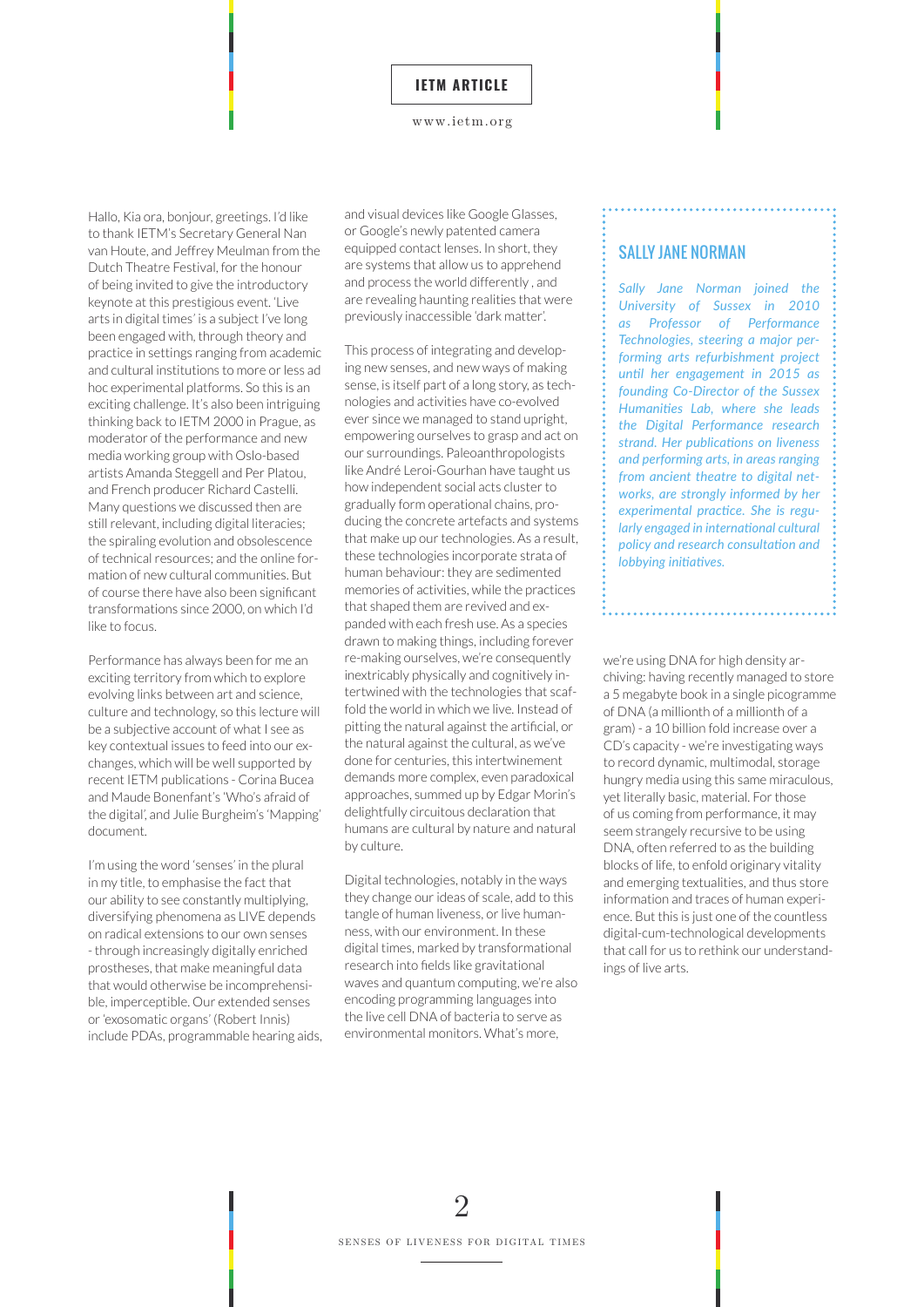#### www.ietm.org

Cultural identities and memories are built up cumulatively: in their concrete manifestations, as practical implements, they are repositories of collective actions as mentioned earlier. Or they may be concretely manifest as implements for inscriptive practices - this is the case, for example, with tools we use for weaving, drawing or writing, tools that can convey experience in various symbolic forms, as indirect signifiers. Languages, a key social medium for humans, have gradually been refined as symbolic systems, and made discrete and portable by grammatical and logical structures, with mechanical reproducibility of textual and graphic materials further facilitating their transmission. Twentieth century digitisation of words, images, and sounds has made them still more reproducible and open to manipulation. Their transportability and malleability is the result of unprecedented standardisation, by reduction to the binary bits of computing. Because we're finding ways to digitise all kinds of objects and actions, digitally encoded phenomena are both incredibly diverse in their deployments, and extremely normalised in terms of their constituents. It's this reduction to code that makes digital creations so apparently ageless: like forests of synthetic trees with no growth rings, they seem ever new.

Yet there's something misleading about the claimed timelessness of the digital, because the hard and software, the operating systems and programmes that actually make data usable, are governed by their own internal 'clocks' and processing capacities. Just as we need a pen to write and a frame to weave, we need these materialised temporal frameworks in order to tap the potential of digital data. To paraphrase Hamlet, time in our digital times seems to be curiously out of joint. The supposed transcendence of the digital is also undermined by our all too frequent need to discard or 'retire' our computers as polluting e-waste. Like J.F.Sebastian in Bladerunner, the genetic designer aflicted with progeria, our digital platforms are doomed to accelerated aging and early death, or obsolescence. So there's a



crucial gap between platonic visions of the digital, drifting up in the eternal cloud, and its material realities that contribute substantially to the Anthropocene's growing environmental nightmare.

This gap is ingeniously addressed by live performance artist Jonathan Reus, whose IMac Music (created at the Studio for Electro-Instrumental Music, Amsterdam, in 2012) consists of live-hacking recycled G3 computer circuitry, displaying visual distortions on-screen while playing the circuits with fine-tipped sound amplifying probes to reveal the acoustic signatures of the computational processes. The work demands a special kind of digital literacy: encountering visual stacks and sonic triggers that were part of our everyday activity, sometimes for years on end, heightens our awareness of the techno-ecological race we're caught up in, making obsolescence a powerful poetic resource.

A characteristic of digital times that affects our senses of liveness is the fact that growing numbers of technologies created to serve us, operate well beyond our knowledge and understanding, therefore our control. This of course is why we built them in the first place: research in climatology, epidemiology, demographics or other critical areas requiring synthesis of massive, heterogeneous, datasets

demands computational power that far exceeds capabilities of the human brain. New sites of scholarship are opening up in the digital humanities, through computerised integration of previously unconnectable resources.

Advanced digital possibilities allow non-profit, social enterprises to help underprivileged populations, like Canadian Nia Technologies' low cost, rapidly prototyped 3D orthotic and prosthetic devices for disabled children in developing countries. Exploits like these (and Deep-Mind's AlphaGo victory over the world Go champion), which testify to our tendency to constantly defy our own limits, can be beneficial, if only to minimise or mitigate the damage we've already inflicted on the world and on each other.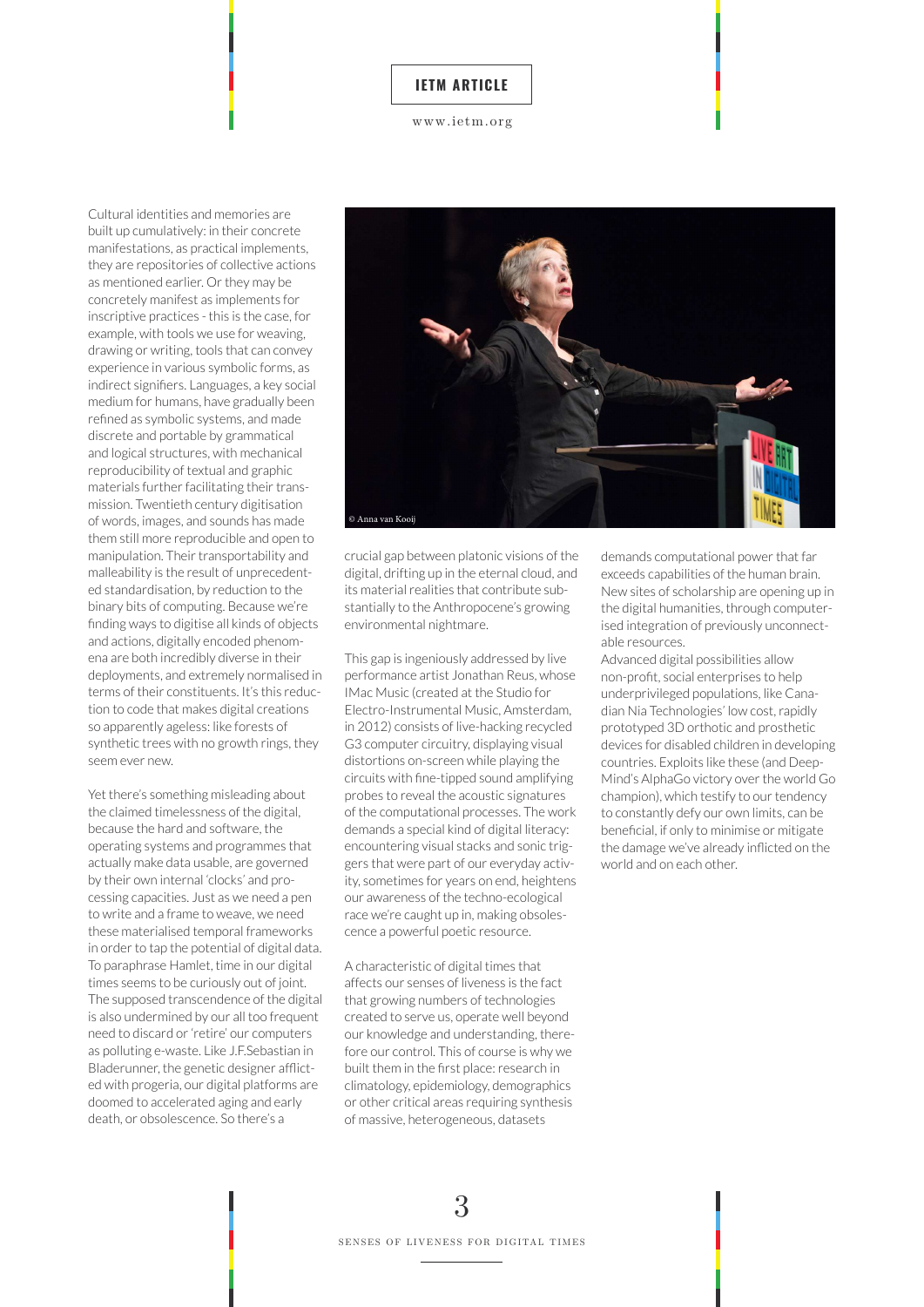www.ietm.org

Digital times are times for new kinds of collective reckoning, of rethinking socialities and ethics. To quote Joanna Zylinska, "Ethics is a mode of human locatedness in the world which involves a recognition of the processual and unstable nature not only of any such locatedness but also of the human (that is) thus located. (...) ethics is a historically contingent human mode of becoming in the world, of becoming different from the world, and of narrating and taking responsibility for the nature of this difference." Zylinska evokes our human responsibility to account for the modes of relationality arising from our individual positions at a given moment. If live arts are characterised by their prerogative to creatively frame and play out different forms of liveness - live beings and actions - then surely this makes them the vector par excellence for creatively projecting different modes of relationality, and propagating forms of affective contagion (Nigel Thrift) that inspire us to think otherwise, and to think about others?

Technological developments in our digital times throw human status and values thoroughly into question. We're encoding and decoding the genome, planning cosmic excursions (while Jet Propulsion Lab's mixed reality facilities bring us tours of Mars guided by ex-moon walker Buzz Aldrin and Martian rover driver Erisa Hines); each day we learn more about the vast fabric of activities that challenge what it has previously meant, and now means, to be human. The RoboEarth project (European Union funded, 2010-14), dedicated to building a world wide web for robots where they can autonomously leverage their collective skills and experience, like a benign Skynet, has taken us from the Internet of Things (MIT project of 1999) to the Internet of Things that Control Things. What we don't know, is whether humans might eventually feature amongst things to be controlled (we don't know what we don't know - to borrow Donald Rumsfeld's in/ famous quote).

The grey area of known and unknown agency in our increasingly hybridised, humachine systems was enthrallingly staged at the International Conference on Live Coding (ICLC) last year in Leeds, by a musician-coder trio made up of Shelly Knotts, Holger Ballweg, and Jonas Hummel. Their competitive performance called Flock is based on election battleground principles: the three performers attempt to win votes from an artificial population: the more votes a performer wins, the more prominent their audio in the final mix. The voting mechanism consists of feature trackers that follow the performers' audio inputs, and artificial intelligence (AI) agents with preferences and voting rights who regularly 'vote' for the audio input whose features best map to their preferences. It's not clear in the performance - as in many real political settings - whether human input is convincing the AI society to flock to their musical proposal, or whether the humans are rather chasing the agents' preferences to win votes. Because the humans can't predict how agents will react or move within the network, they can either aim for mass appeal with relatively neutral proposals, or try to find a radical niche which strongly differentiates them from other performers. A performance no doubt worth restaging, given imminent electoral stakes and the surrounding chaos - for example the UK Europe referendum, or the US presidentials. Like Jonathan Reus's theatre of machine anatomy, live coding demands specific kinds of engagement from its audiences. More than actual coding literacy, which suggests serious barriers to this engagement, it demands willingness to try and sense the dramatic competition between autonomously evolving algorithms and human interventions. In Flock, simplicity of the underlying principles and of the corresponding visual display, energetic presence of the three contenders, and perceptible changes to sonic materials, make the agonistic encounter relatively easy to understand.

In her obsession with politics and code, Shelly Knotts thus whimsically uses - and abuses - the normative pressures of largescale opinion-monitoring machines to inspire a quirky drama.

Unintended consequences and glitches in computational systems show just how much our digital times differ from anything we've known before - or not known we've not known: the high frequency trading algorithms behind the trillion dollar stock market crash in May 2010 are an example of runaway agents over which humans have lost control. It's in contexts like these, that complexity scientist Samuel Arbesman speaks of "machines interacting with each other, essentially as algorithms trading among themselves, with humans on the sidelines." This isn't science fiction: over 2.5 quintillion bytes of data is produced daily (2015 estimate), 90% of the world's digital data last year was created in the two preceding years, and volumes of stored data are growing more than four times faster than the world economy.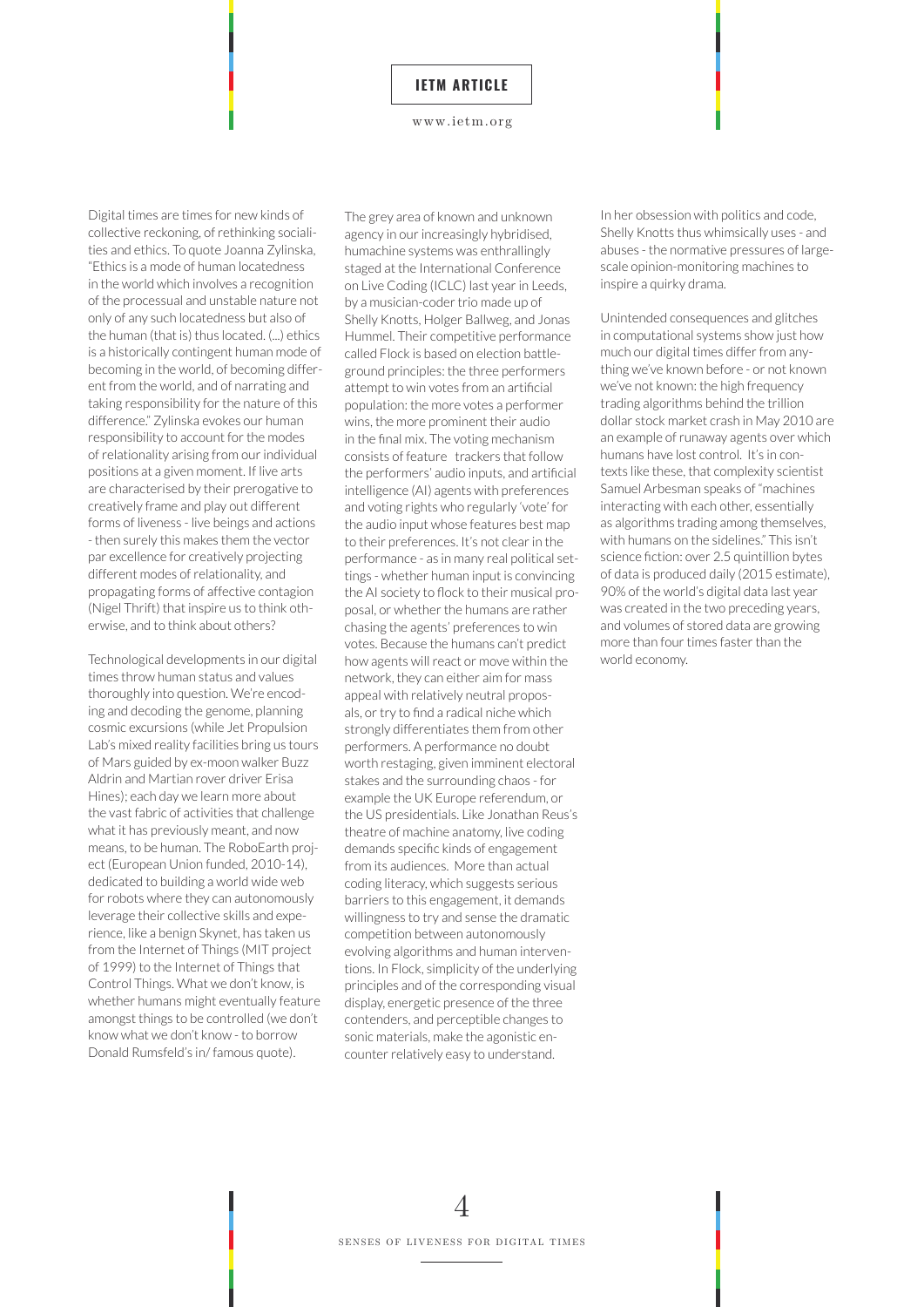#### www.ietm.org

In attempts to turn these incomprehensible facts into something that can make sense to humans, the French RYBN artists' collective bases its immersive performance installations on real-time archaeology of data flows, mining web resources that show the socio-economic and geopolitical imbalance exacerbated by proliferating and impenetrable digital data, like the 2010 crash that inspired their Antidatamining VII - Flashcrash (2011), commissioned by Raisons d'agir 2011 in Poitiers (a festival edition entitled "Faire et défaire la mondialisation"). Publicly available data from Nanex, a market analysis company critical of high frequency trading, and from Yahoo! Finance, are rendered as multichannel surround sound that conveys streams of activity corresponding to eight critical markets located around the New York Stock Exchange. Sound is intensified by high frequency bursts and pulses, bass rumblings, and variations in resonance; its staging in the planetarium of the Espace Mendès France added to the work's immersive impact, and its ability to convey a sense of superhuman, quasi-cosmic complexity.

Big data as we know isn't just being generated by large conglomerates like NASA, or the Stock Exchange, or CERN, or Amazon. In countries like the Netherlands, and those most of us here are probably from, it's being permanently harvested from aspects of our lives we prefer to consider as private: information scraped from all kinds of individual online identities is aggregated for consumer monitoring, while two decades of quantified-self practices - life-logging, self-tracking, biometric self-surveillance - are likewise more specifically feeding huge databases. These may be exploited in socially beneficial ways (as in population health studies), but they are often appropriated and repurposed by profit-seeking corporations to lure us into unconscious consumerism. I want to insist on these yawning gaps between individual profiles and anonymous, aggregated agents, and between human response times, and those of our posthuman machines.

Because how we experience these gaps conditions our ability to imaginatively tune to them (or alternatively, to come up with compelling, creative ways to resist and block them out). How we deal with these questions determines whether and how we might, in Bernard Dort's words, find ways to anchor what we call theatre more richly and diversely in contemporary society, instead of simply seeking to reflect the current world in the too narrow mirror of the traditional stage. Dort suggests that theatres are ideally laboratories allowing all kinds of people to freely confront their experiences and representations of reality.

Attempts to artistically build on and with the rhythms of computational and human dynamics, with their macro and micro temporalities, can't work without taking into account a context marked by the ferocious commodification of human attention. This was already omnipresent in pre-digital mass media - as illustrated by Jacques Attali's observation in 1977 that record collectors spending all their time earning money to buy recordings of other people's time, were not only losing their own time in the process, but also time to enjoy the artists' time they'd purchased. This sounds grotesque, but it's been made even worse or more perverse by social networks which were supposedly designed to enhance communication amongst their content makers, but which in reality aim to capture maximum shares of user attention, to subject them to opinion-shaping consumerist trends. Stockpiling people's time to favour the insidious traps of the experience economy (Pine and Gilmour), affects all of us, directly or indirectly. It also raises particularly tricky questions in the world of performance, whose defining feature for many is its stubborn immediacy and irreducible embodied presence, thus its resistance to permanence, to normativity, and ultimately to being trace-able. As we try to devise means to record fragile, culturally vital evidence of live art, how can we adopt an ethical approach so that we're not simply stockpiling stuff for tomorrow's forensic

experts or art investors, or systematically deferring a future that is just around the corner as long as we don't dare to stop to savour the present? And when live art is itself loaded with complex technological legacies that themselves convey sedimented strands of past practices, these questions become still more complex. I don't have answers, but like many of us here consider these issues urgent and important, and this place as a good place to discuss them.

Engineer Danny Hillis, co-founder of Thinking Machines Corporation, suggests that with the onslaught of thinking machines we have built our own jungle, which has a life of its own. So how can we cope with the jungle? If the alien life we've engendered can't be navigated by rational scientiic instrumentation and calculations, then creative powers are needed more than ever to map paths through unknown terrain. At an early nineties edition of Siggraph, psychologist Ron Pickett, who was analyzing sensorimotor activity in virtual reality systems, told us how Prussian explorer Alexander von Humboldt had to mobilise all his senses when journeying into uncharted depths of the Americas at the turn of the nineteenth century (1799): to describe flora and fauna that couldn't be conveniently stored in a collector's tin, von Humboldt looked at, listened to, touched, smelled, and tasted species he encountered (he was reported dead on three occasions). His multisensory exploration produced compellingly live and surprisingly durable mappings of then unimaginable territories and their inhabitants. Pickett suggests that we need to respond in similar ways to the demands of multimodal digital territories, mobilising our entire sensorium, all our cognitive and perceptive skills, our speculative and empirical aptitudes, to lay the foundations for a 'new naturalism' fit for our digital times.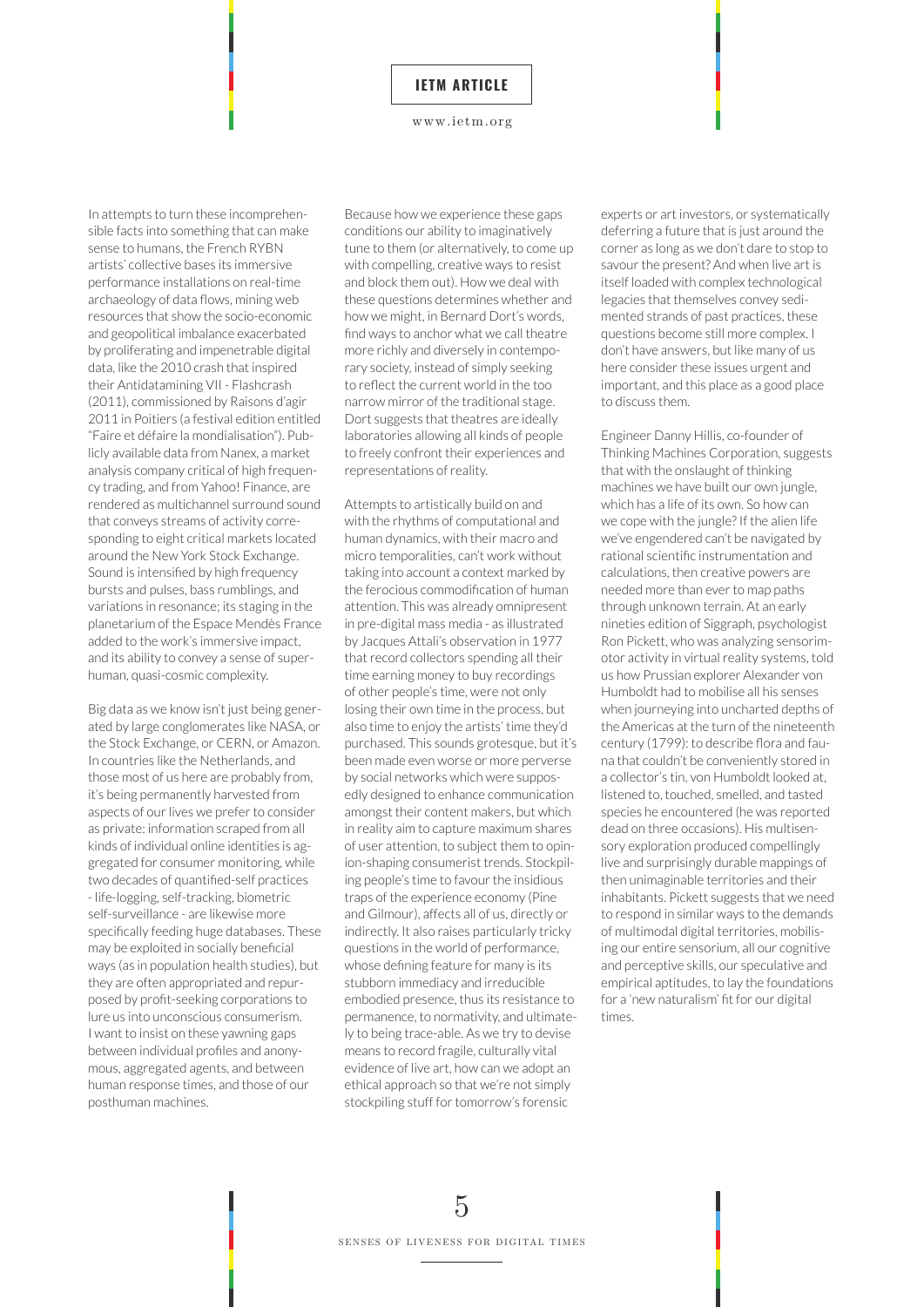#### www.ietm.org

Let me indulge for a moment in a low or rather no-tech predigital flashback, not to von Humboldt's nineteenth century, but to the mid-twentieth. Picture a community theatre in a small village in Titahi Bay, Aotearoa/ New Zealand, full of usually rowdy children hushed and absorbed by a man standing on stage, arms stretched wide, who orders his pet flea to jump: from the left hand to the right, the flea traces a spectacular arc indicated by its trainer's head movement. A hundred childrens' heads follow in unison. Asked to encourage the flea with our applause, we loudly oblige. The trainer orders the flea to jump back from right to left; we again mirror his head movement, feeling part of the action. Faster, he orders, and head movements quicken; higher, he orders, and flea and audience oblige. Higher again, and all heads jerk upwards. And like him, we stop, necks craned, and wait. He tries to coax the flea back down, apologising for treating it badly, but it remains stubbornly up in the grid. He sighs, shakes his head, reluctantly tells us the show's over, and exits grumbling, with a last scowling upward glance.

For me, this naive memory is a reminder of how freely performance can solicit participation using a host of different ploys: in this instance, once we've entered into the performer's world, we're enthusiastic admirers of the flea trainer's invisible champion. We're familiar with innumerable modes of engagement, from playful suspension of disbelief to use of robustly structured alienation or Entfremdungseffekt techniques, or the explosions of contemporary post-dramatic performance. Our cultural memories along with our technologies and artefacts are layered and ready to be reactivated: buried traditions can be effectively crafted and instantly brought back to life, to resurge and combine with recent practices. The very liveness of performance as a medium quickens these temporal and mnemonic strands, weaving them to build its uniquely living patterns and rhythms.

Perhaps in our giddily evolving digital times it's time to look back to moments in the past when we've productively synthesised diverse, often incompatible ways of knowing, thinking, and expressing. Moments when virtual protagonists have been enthralling sparring partners for embodied human agents, as with Shelly Knott's Flock or the flea trainer from my childhood community hall. Since our digital times are generating phenomena at scales that escape our usual reasoning abilities, we must in turn generate imaginative ways of dealing with them, of building new relations with them, including by resuscitating bygone practices that remain latent cultural forces. If myths are simplified representations of complex unfoldings in the world, then computational systems have their own myth-making contributions to offer our creative ecosystems, in synergy with older traditions. They can become part of our ancient legacy of hermeneutics, of collectively creating and transmitting weird and wonderful interpretations of phenomena

through 'fabulatory epistemology' (Louis Bec). Alongside tales of our heroic encounters with terrestrial and oceanic monsters, stories of interplanetary and interstellar voyages creatively account for our relations to the cosmos, to deal with its otherwise impossible scale. Movements in and movements of our emerging, quasi-living data spaces, hovering between computation and technologies that use, rove into, and trip our cells and atoms, demand the invention of new languages that can reconcile bodies and spectres, signals and signs, life-lines and codes - in short, poetic ecologies that pursue Artaud's dream of theatre as this "crucible of ire and real meat where, by an anatomical trampling of bone, limbs and syllables, bodies are renewed."

Perhaps live art attempts to relate to our digital times - not hubristically trying to resolve their complexity , but instead to stage them in all their agonistically plural splendour - might learn something from the tricks of scale that gave us the ancient Egyptians' Pharoah's barque, or the Polynesian sun-taming cunning of Maui, to reinvent richly hybrid, irreducibly non-normative, human (and posthuman?) live arts for the 21st century.